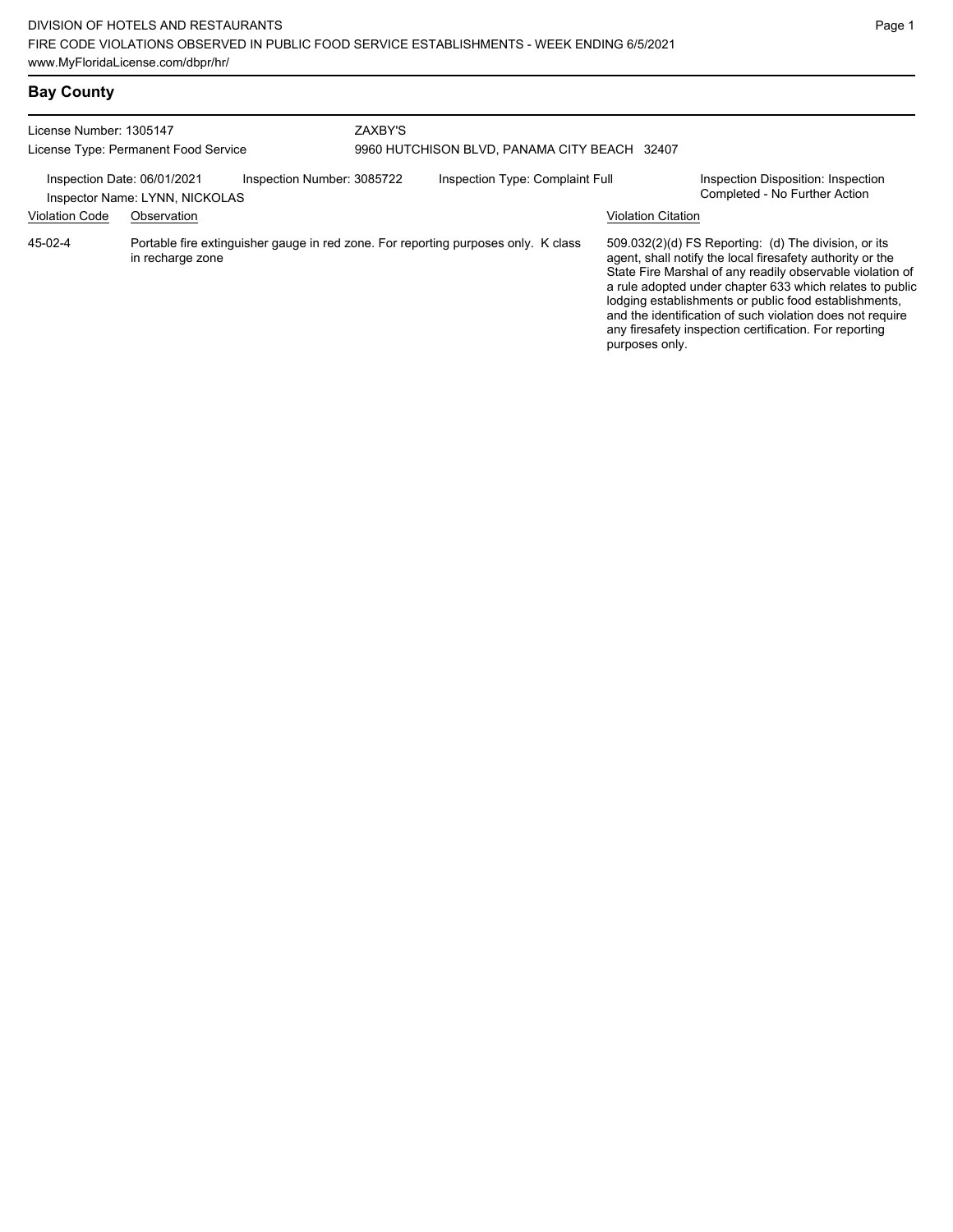| <b>Dade County</b>                                                                                                                              |                                                                                                                                                                      |                            |                                                         |                                                                                                                                                                                                                                                                                                                                                                                                                                              |                                                                                                                                                                                                                                 |  |  |
|-------------------------------------------------------------------------------------------------------------------------------------------------|----------------------------------------------------------------------------------------------------------------------------------------------------------------------|----------------------------|---------------------------------------------------------|----------------------------------------------------------------------------------------------------------------------------------------------------------------------------------------------------------------------------------------------------------------------------------------------------------------------------------------------------------------------------------------------------------------------------------------------|---------------------------------------------------------------------------------------------------------------------------------------------------------------------------------------------------------------------------------|--|--|
| License Number: 2329123<br>License Type: Catering                                                                                               |                                                                                                                                                                      |                            | RICKY AREPAS AND HOT DOGS<br>414 SW 22 AVE, MIAMI 33135 |                                                                                                                                                                                                                                                                                                                                                                                                                                              |                                                                                                                                                                                                                                 |  |  |
|                                                                                                                                                 | Inspection Date: 06/04/2021<br>Inspector Name: CUDEMOS, VIRNA                                                                                                        | Inspection Number: 1118478 | Inspection Type: Routine - Food                         |                                                                                                                                                                                                                                                                                                                                                                                                                                              | Inspection Disposition: Warning<br>Issued                                                                                                                                                                                       |  |  |
| <b>Violation Code</b>                                                                                                                           | Observation                                                                                                                                                          |                            |                                                         | <b>Violation Citation</b>                                                                                                                                                                                                                                                                                                                                                                                                                    |                                                                                                                                                                                                                                 |  |  |
| 48-04-4<br>Propane tank (larger than 2.7 lb. water capacity/1 lb. gas capacity) located inside<br>of the building. For reporting purposes only. |                                                                                                                                                                      |                            |                                                         | 509.032(2)(d) FS Reporting: (d) The division, or its<br>agent, shall notify the local firesafety authority or the<br>State Fire Marshal of any readily observable violation of<br>a rule adopted under chapter 633 which relates to public<br>lodging establishments or public food establishments,<br>and the identification of such violation does not require<br>any firesafety inspection certification. For reporting<br>purposes only. |                                                                                                                                                                                                                                 |  |  |
| License Number: 2318211                                                                                                                         |                                                                                                                                                                      |                            | KENTUCKY FRIED CHICKEN                                  |                                                                                                                                                                                                                                                                                                                                                                                                                                              |                                                                                                                                                                                                                                 |  |  |
|                                                                                                                                                 | License Type: Permanent Food Service                                                                                                                                 |                            | 20285 NW 2 AVE, MIAMI 33169                             |                                                                                                                                                                                                                                                                                                                                                                                                                                              |                                                                                                                                                                                                                                 |  |  |
|                                                                                                                                                 | Inspection Date: 06/02/2021<br>Inspector Name: STUBBS, CHRISTINE                                                                                                     | Inspection Number: 3085798 | Inspection Type: Complaint Full                         |                                                                                                                                                                                                                                                                                                                                                                                                                                              | <b>Inspection Disposition: Emergency</b><br>order recommended                                                                                                                                                                   |  |  |
| <b>Violation Code</b>                                                                                                                           | Observation                                                                                                                                                          |                            |                                                         | <b>Violation Citation</b>                                                                                                                                                                                                                                                                                                                                                                                                                    |                                                                                                                                                                                                                                 |  |  |
| 46-01-4                                                                                                                                         | Marked exit/path to marked exit blocked. For reporting purposes only. Observed<br>multiple boxes are in front of back kitchen door marked exit. **Repeat Violation** |                            |                                                         |                                                                                                                                                                                                                                                                                                                                                                                                                                              | 61C-1.004(9) FAC Reporting: (9) Means of access,<br>including entrances, halls, and stairways, must permit<br>unobstructed travel at all times and shall be clean.<br>ventilated and well-lighted day and night. Hall and stair |  |  |

runners shall be kept in good condition. Railways, as defined in 61C-1.001(23), F.A.C., shall be installed on all stairways and around all porches and steps. For

reporting purposes only.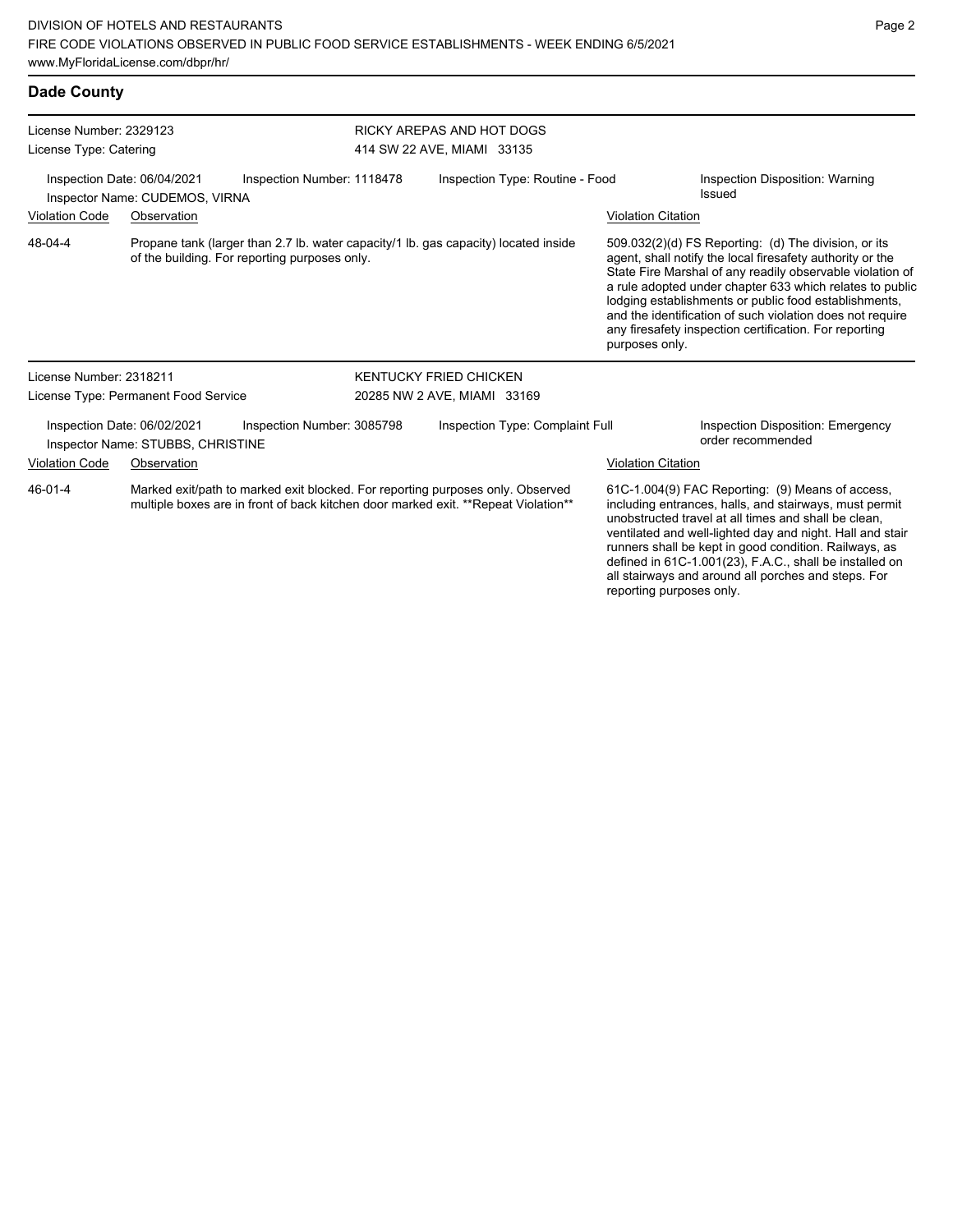| License Number: 3917390<br>License Type: Permanent Food Service                          |                 |  | MIDFLORIDA CREDIT UNION AMPHITHEATER AT THE FL STATE FAIR-EAST<br>4802 US 301 N. TAMPA 33610 |                                                                                  |                           |                                                                                                                                                                                                                                                                                                                                                                                                                            |
|------------------------------------------------------------------------------------------|-----------------|--|----------------------------------------------------------------------------------------------|----------------------------------------------------------------------------------|---------------------------|----------------------------------------------------------------------------------------------------------------------------------------------------------------------------------------------------------------------------------------------------------------------------------------------------------------------------------------------------------------------------------------------------------------------------|
| Inspection Number: 3005024<br>Inspection Date: 06/01/2021<br>Inspector Name: KOWAL, KYLE |                 |  |                                                                                              | Inspection Type: Routine - Food                                                  |                           | Inspection Disposition: Inspection<br>Completed - No Further Action                                                                                                                                                                                                                                                                                                                                                        |
| <b>Violation Code</b>                                                                    | Observation     |  |                                                                                              |                                                                                  | <b>Violation Citation</b> |                                                                                                                                                                                                                                                                                                                                                                                                                            |
| 45-02-4                                                                                  | C <sub>12</sub> |  |                                                                                              | Portable fire extinguisher gauge in red zone. For reporting purposes only. Stand | purposes only.            | 509.032(2)(d) FS Reporting: (d) The division, or its<br>agent, shall notify the local firesafety authority or the<br>State Fire Marshal of any readily observable violation of<br>a rule adopted under chapter 633 which relates to public<br>lodging establishments or public food establishments,<br>and the identification of such violation does not require<br>any firesafety inspection certification. For reporting |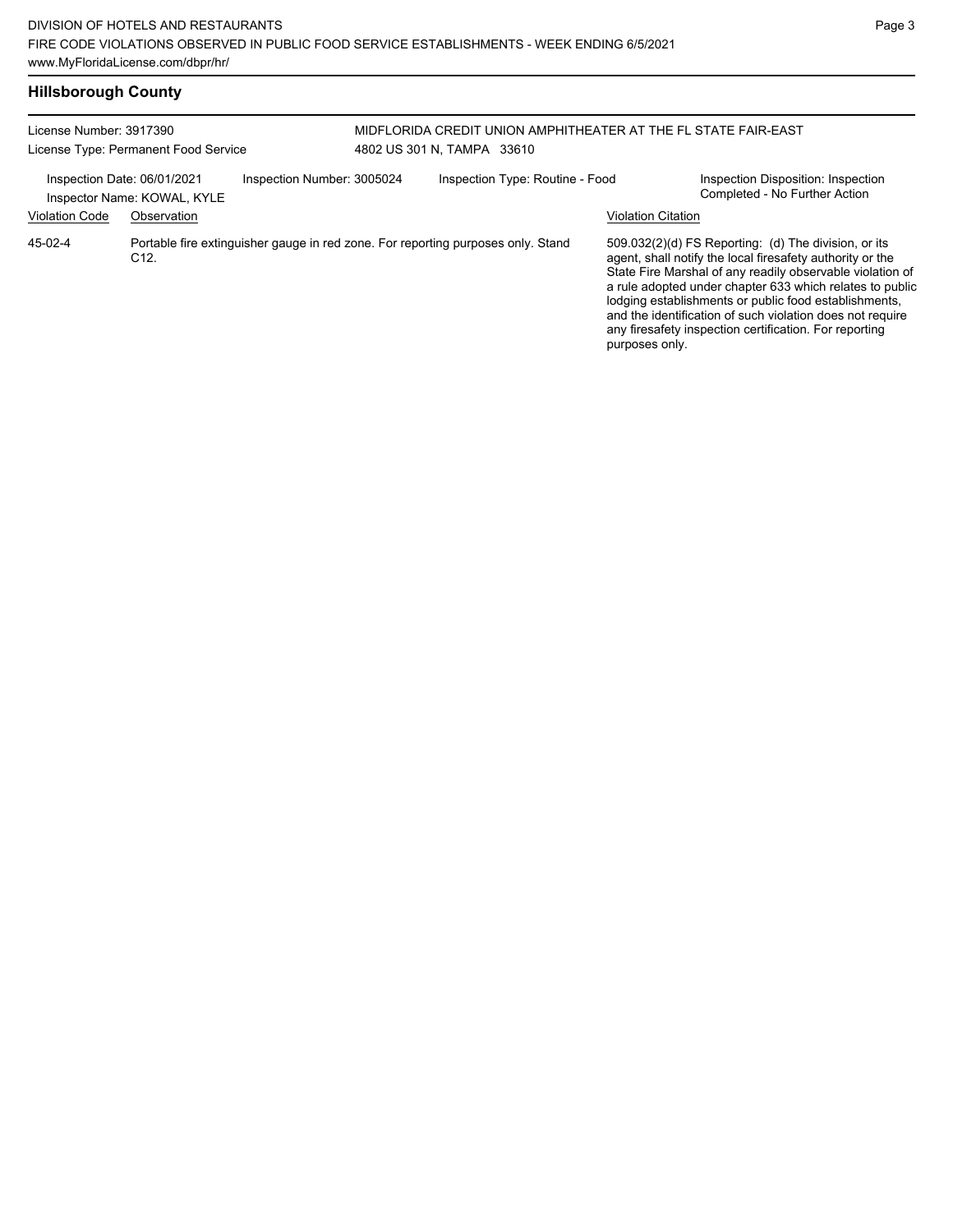## **Lee County**

| License Number: 4605543<br>License Type: Catering                |             |                                                                                                                                      | IN GOD HANDS CATERING<br>13026 PALM BEACH BLVD UNIT D. FORT MYERS 33905 |                                 |                                                                                                                                                                                                                                                                                                                                                                                                                                                |                                           |  |
|------------------------------------------------------------------|-------------|--------------------------------------------------------------------------------------------------------------------------------------|-------------------------------------------------------------------------|---------------------------------|------------------------------------------------------------------------------------------------------------------------------------------------------------------------------------------------------------------------------------------------------------------------------------------------------------------------------------------------------------------------------------------------------------------------------------------------|-------------------------------------------|--|
| Inspection Date: 06/02/2021<br>Inspector Name: JOHNSON, JONATHAN |             | Inspection Number: 1116691                                                                                                           |                                                                         | Inspection Type: Routine - Food |                                                                                                                                                                                                                                                                                                                                                                                                                                                | Inspection Disposition: Warning<br>Issued |  |
| <b>Violation Code</b>                                            | Observation |                                                                                                                                      |                                                                         |                                 | <b>Violation Citation</b>                                                                                                                                                                                                                                                                                                                                                                                                                      |                                           |  |
| 48-04-4                                                          |             | Propane tank (larger than 2.7 lb. water capacity/1 lb. gas capacity) located inside<br>of the building. For reporting purposes only. |                                                                         |                                 | $509.032(2)(d)$ FS Reporting: (d) The division, or its<br>agent, shall notify the local firesafety authority or the<br>State Fire Marshal of any readily observable violation of<br>a rule adopted under chapter 633 which relates to public<br>lodging establishments or public food establishments,<br>and the identification of such violation does not require<br>any firesafety inspection certification. For reporting<br>purposes only. |                                           |  |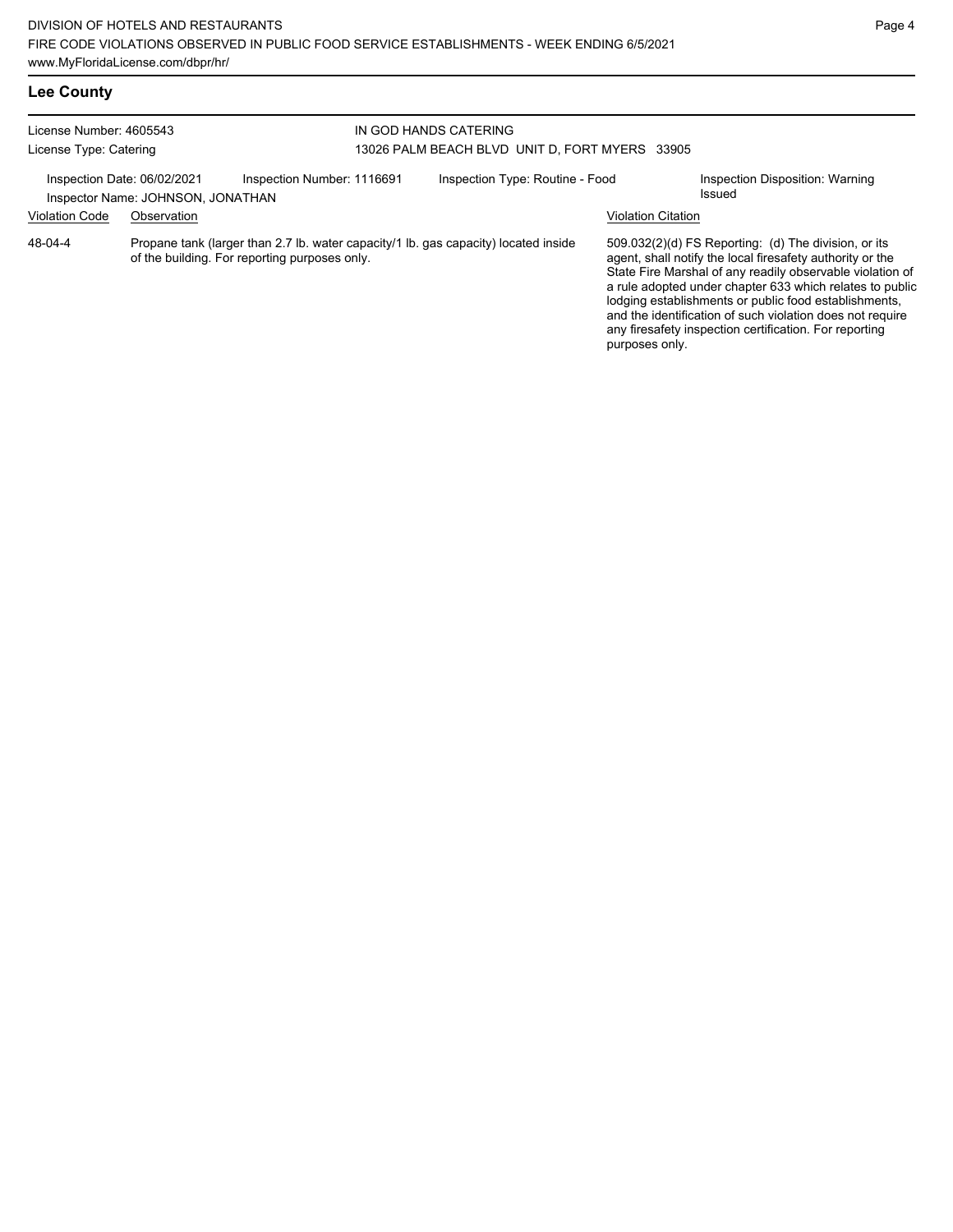| License Number: 5810266<br>License Type: Permanent Food Service                              |                                                                                                                                                       | <b>CHINA BUFFET</b><br>8255 INTERNATIONAL DR STE 124, ORLANDO 32819 |  |                                 |                           |                                                                                                                                                                                                                                                                                                                                                     |
|----------------------------------------------------------------------------------------------|-------------------------------------------------------------------------------------------------------------------------------------------------------|---------------------------------------------------------------------|--|---------------------------------|---------------------------|-----------------------------------------------------------------------------------------------------------------------------------------------------------------------------------------------------------------------------------------------------------------------------------------------------------------------------------------------------|
| Inspection Number: 3085719<br>Inspection Date: 06/03/2021<br>Inspector Name: KOSTELNY, ROGER |                                                                                                                                                       |                                                                     |  | Inspection Type: Complaint Full |                           | Inspection Disposition: Inspection<br>Completed - No Further Action                                                                                                                                                                                                                                                                                 |
| <b>Violation Code</b>                                                                        | Observation                                                                                                                                           |                                                                     |  |                                 | <b>Violation Citation</b> |                                                                                                                                                                                                                                                                                                                                                     |
| 46-01-4                                                                                      | Marked exit/path to marked exit blocked Exit door blocked with empty boxes For<br>reporting purposes only. **Corrected On-Site** **Repeat Violation** |                                                                     |  |                                 |                           | 61C-1.004(9) FAC Reporting: (9) Means of access,<br>including entrances, halls, and stairways, must permit<br>unobstructed travel at all times and shall be clean,<br>ventilated and well-lighted day and night. Hall and stair<br>runners shall be kept in good condition. Railways, as<br>defined in 61C-1.001(23), F.A.C., shall be installed on |

all stairways and around all porches and steps. For

reporting purposes only.